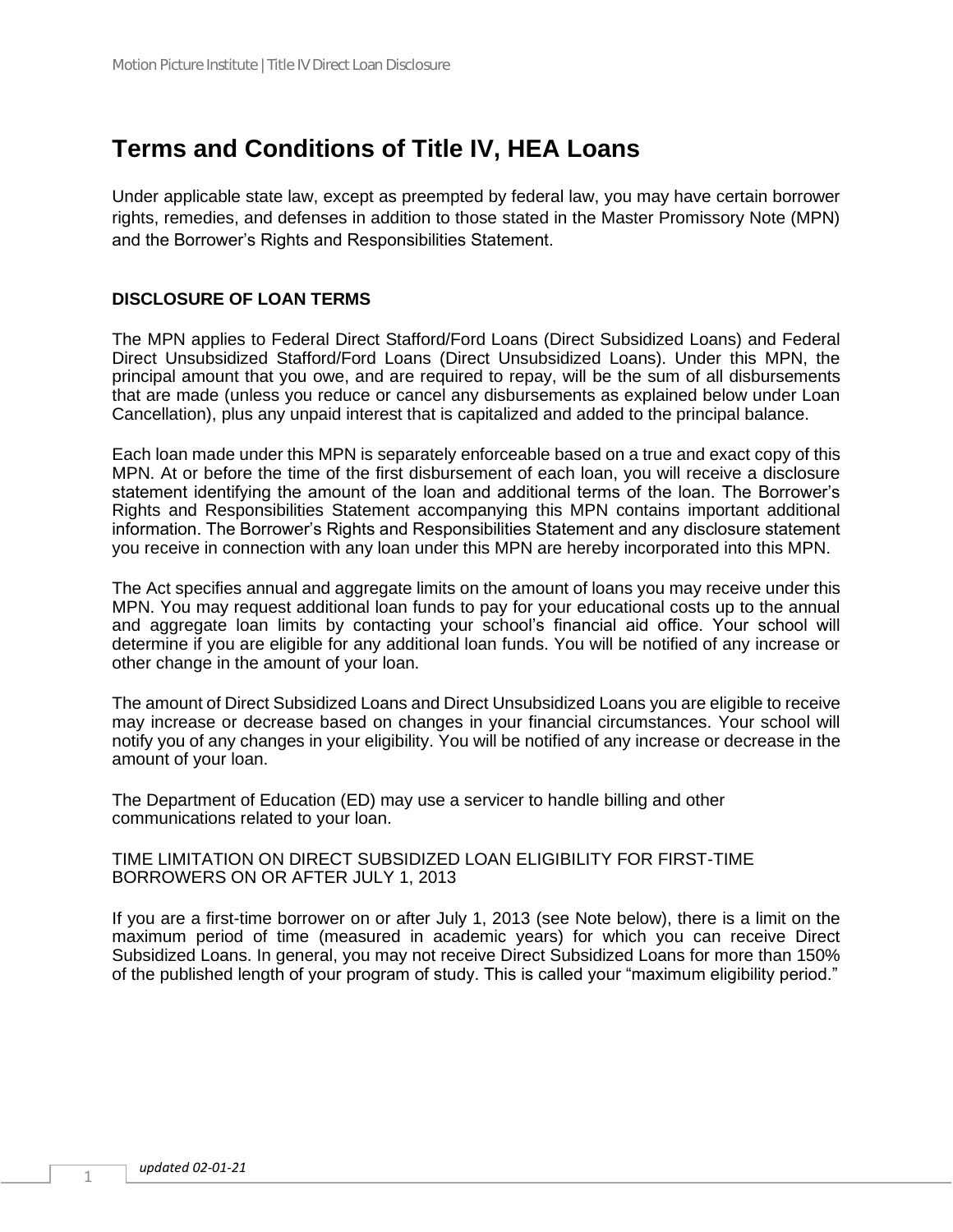After you have received Direct Subsidized Loans for your maximum eligibility period, you are no longer eligible to receive additional Direct Subsidized Loans, and if you are enrolled in school you may become responsible for paying interest on your Direct Subsidized Loans. You may continue to receive Direct Unsubsidized Loans.

With certain exceptions as provided under the Act (such as if you graduate from your program of study before you receive or at the time you receive Direct Subsidized Loans for your maximum eligibility period), you will become responsible for paying the interest that accrues on your Direct Subsidized Loans during all periods if you:

• Continue to be enrolled in any undergraduate program after you have received Direct Subsidized Loans for your maximum eligibility period, or

• Enroll in another undergraduate program that is the same length as or shorter than your previous program.

The Borrower's Rights and Responsibilities Statement that accompanies this MPN provides additional information concerning the limitation on Direct Subsidized Loan eligibility for first-time borrowers on or after July 1, 2013.

Note: A first-time borrower on or after July 1, 2013 is an individual who has no outstanding balance on a Direct Loan Program loan or a Federal Family Education Loan (FFEL) Program loan on July 1, 2013, or who has no outstanding balance on a Direct Loan or FFEL program loan on the date he or she obtains a Direct Loan Program loan after July 1, 2013.

#### **LOAN CANCELLATION**

You may pay back all or part of a loan disbursement within the timeframes set by the Act, as explained in the Borrower's Rights and Responsibilities Statement and in a disclosure statement that you will receive. If you return the full loan amount within those timeframes, you will not have to pay any loan fee or interest charges. If you return part of a disbursement within those timeframes, ED will reduce the loan fee and interest charges in proportion to the amount returned.

### **INTEREST**

Unless ED notifies you in writing that a different rate will apply, the interest rate for any loan you receive under this MPN is a fixed rate that is calculated in accordance with a formula specified in the Act. The interest rate for Direct Subsidized Loans and Direct Unsubsidized Loans is calculated each year. When the rate is calculated, it applies to Direct Subsidized Loans and Direct Unsubsidized Loans for which the first disbursement is made during the period beginning on July 1 of one year and ending on June 30 of the following year. Different interest rates may apply to different loans you receive under this MPN, depending on when the loan is first disbursed and whether you are an undergraduate student or a graduate or professional student. The maximum interest rate for Direct Subsidized Loans and Direct Unsubsidized Loans made to undergraduate students is 8.25%. The maximum interest rate for Direct Unsubsidized loans made to graduate or professional students is 9.5%. ED will notify you of the interest rate on each of your loans.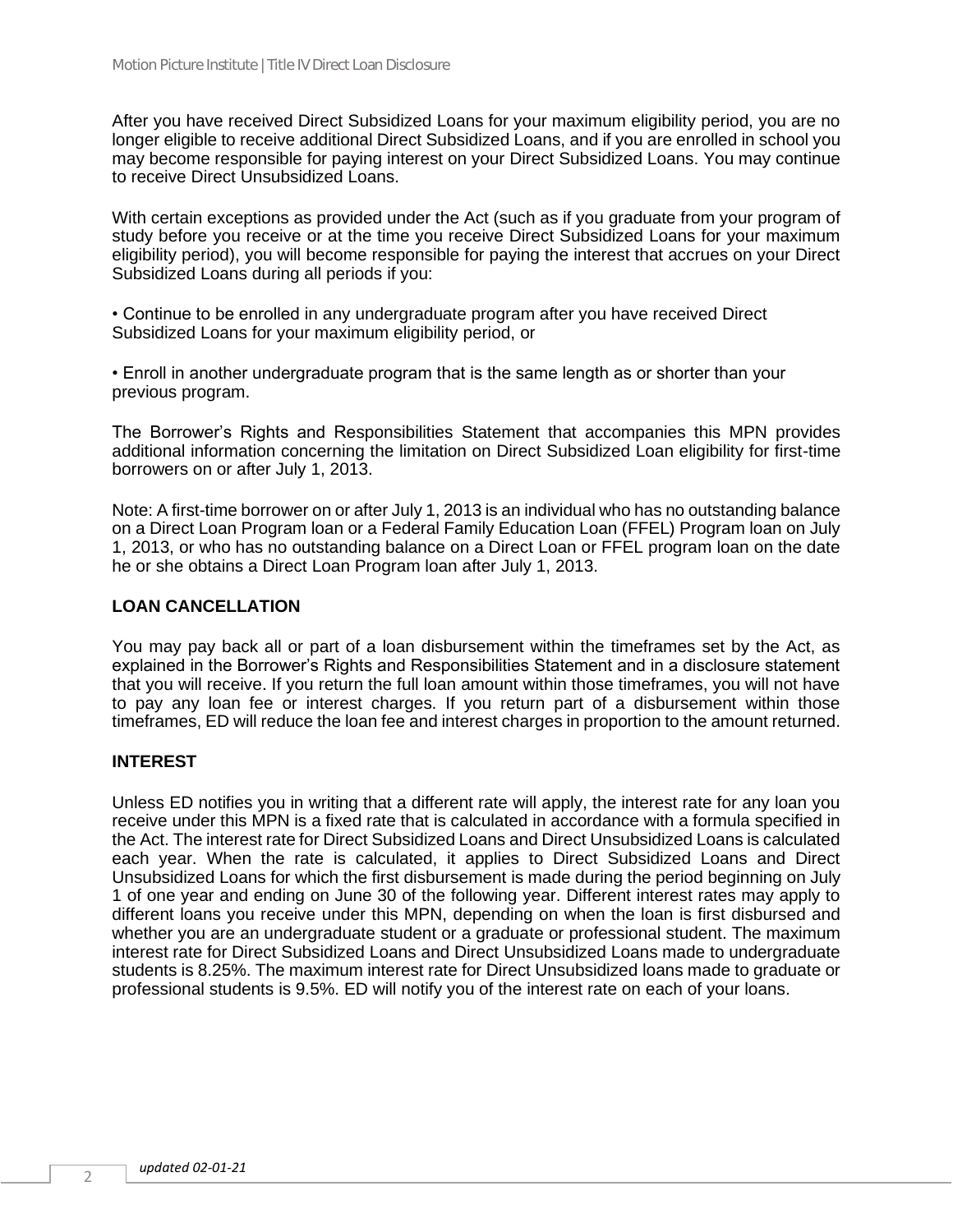Except as explained below, you are not required to pay the interest that accrues on a Direct Subsidized Loan during an in-school, grace, or deferment period, and during certain periods of repayment under the Income-Based Repayment Plan and the Pay As You Earn Repayment Plan. You must pay the interest that accrues on a Direct Subsidized Loan during all other periods (including forbearance periods), starting on the day after your grace period ends.

You must pay the interest that accrues during the grace period on any Direct Subsidized Loan for which the first disbursement is made on or after July 1, 2012 and before July 1, 2014. In addition, if you are a first-time borrower on or after July 1, 2013, under certain conditions you may become responsible for paying the interest that accrues on your Direct Subsidized Loans during all periods, as described under the heading "Time Limitation on Direct Subsidized Loan Eligibility for First-Time Borrowers on or after July 1, 2013."

You must pay the interest that accrues on a Direct Unsubsidized Loan during all periods (including in-school, grace, deferment, and forbearance periods), starting on the date of the first disbursement.

You agree to pay all interest that accrues on your Direct Loan(s) during the periods described above. You will be given the opportunity to pay the interest that accrues during in-school, grace, deferment, forbearance, or other periods as provided under the Act. If you do not pay this interest, ED may capitalize the interest (add it to the principal balance of your loans) at the end of the grace, deferment, forbearance, or other period.

# **LOAN FEE**

As provided by the Act, ED charges a loan fee for each Direct Subsidized Loan and Direct Unsubsidized Loan you receive under this MPN. The loan fee is a percentage of the loan amount and will be deducted proportionately from each disbursement of each of your loans. The specific loan fee you are charged will be shown on disclosure statements that will be sent to you. ED may refund the loan fee only as permitted by the Act.

## **LATE CHARGES AND COLLECTION COSTS**

ED may collect from you:

• A late charge of not more than six cents for each dollar of each late payment if you do not make any part of a required installment payment within 30 days after it becomes due, and

• Any other charges and fees that are permitted by the Act related to the collection of your loans.

If you default on a loan, you must pay reasonable collection costs, plus court costs and attorney fees.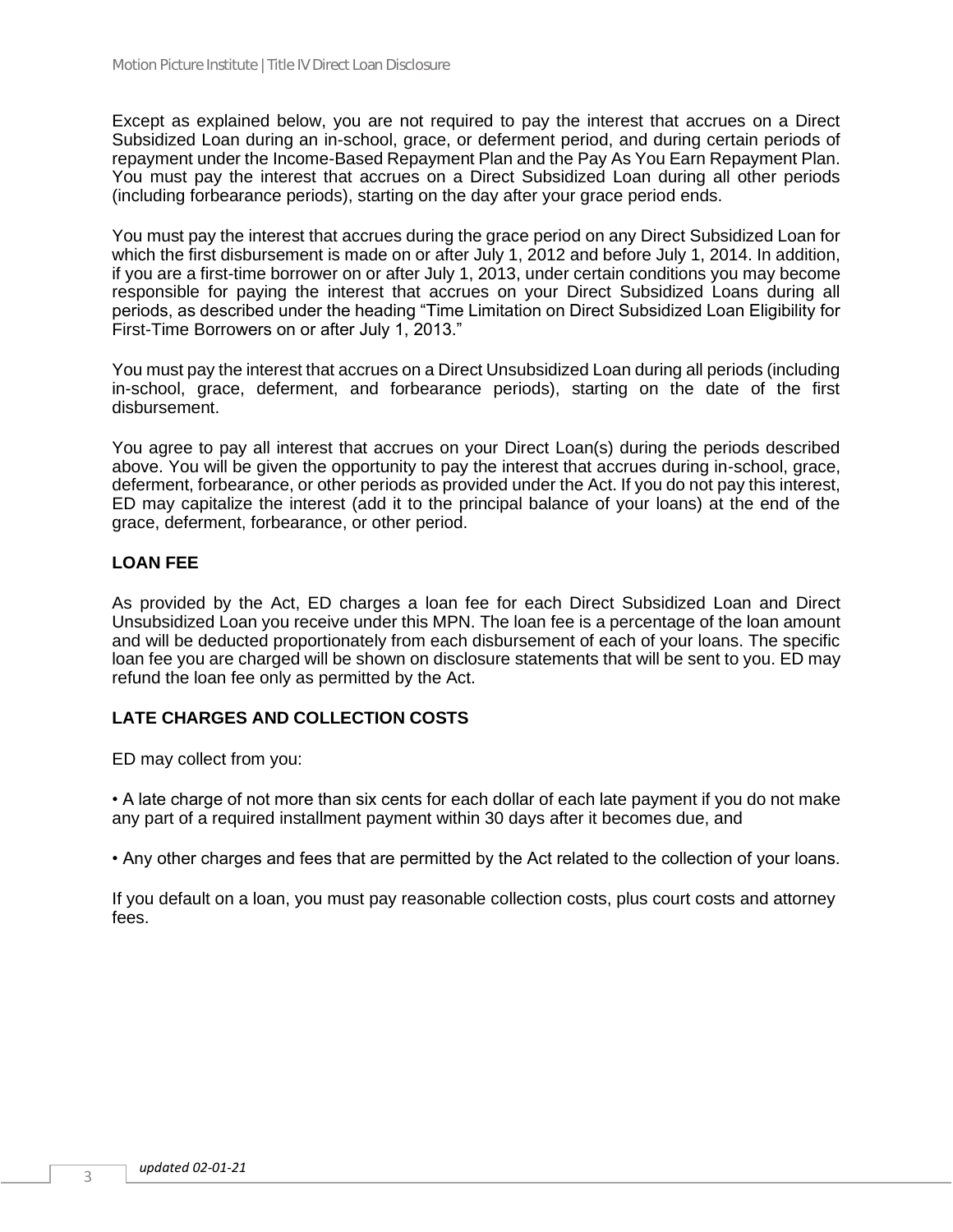## **GRACE PERIOD**

You will receive a 6-month grace period on repayment of each loan made under this MPN. The grace period begins the day after you cease to be enrolled at least half-time at an eligible school.

You are not required to make any payments on your loan during the grace period. However, you are responsible for paying the interest that accrues on your Direct Unsubsidized Loan and, in some cases (see "Interest" in this section of the MPN) on your Direct Subsidized Loan during the grace period, and this interest will be capitalized at the end of the grace period if you do not pay it.

### **REPAYMENT**

You must repay the full amount of the loans made under this MPN, plus accrued interest. You will repay each loan in monthly installments during a repayment period that begins on the day immediately following your 6-month grace period on that loan. Generally, payments that you make or that someone else makes on your behalf will be applied first to late charges and collection costs that are due, then to interest that has not been paid, and finally to the principal amount of the loan. However, any payments made under the Income-Based Repayment Plan or the Pay As You Earn Plan will be applied first to interest that is due, then to fees that are due, and then to the principal amount.

ED will provide you with a choice of repayment plans. The Borrower's Rights and Responsibilities Statement includes Information on these repayment plans.

ED will provide you with a repayment schedule that identifies your payment amounts and due dates. If you intend to repay your loan but are unable to make your scheduled loan payments, ED may grant you a forbearance that allows you to temporarily stop making payments or to temporarily make a smaller payment amount, which extends the time for making payments.

ED may adjust payment dates on your loans or may grant you a forbearance to eliminate a delinquency that remains even though you are making scheduled installment payments.

You may prepay all or any part of the unpaid balance on your loans at any time without penalty. If you do not specify which loans you are prepaying, ED will determine how to apply the prepayment in accordance with the Act.

After you have repaid in full a loan made under this MPN, ED will send you a notice telling you that you have paid off your loan.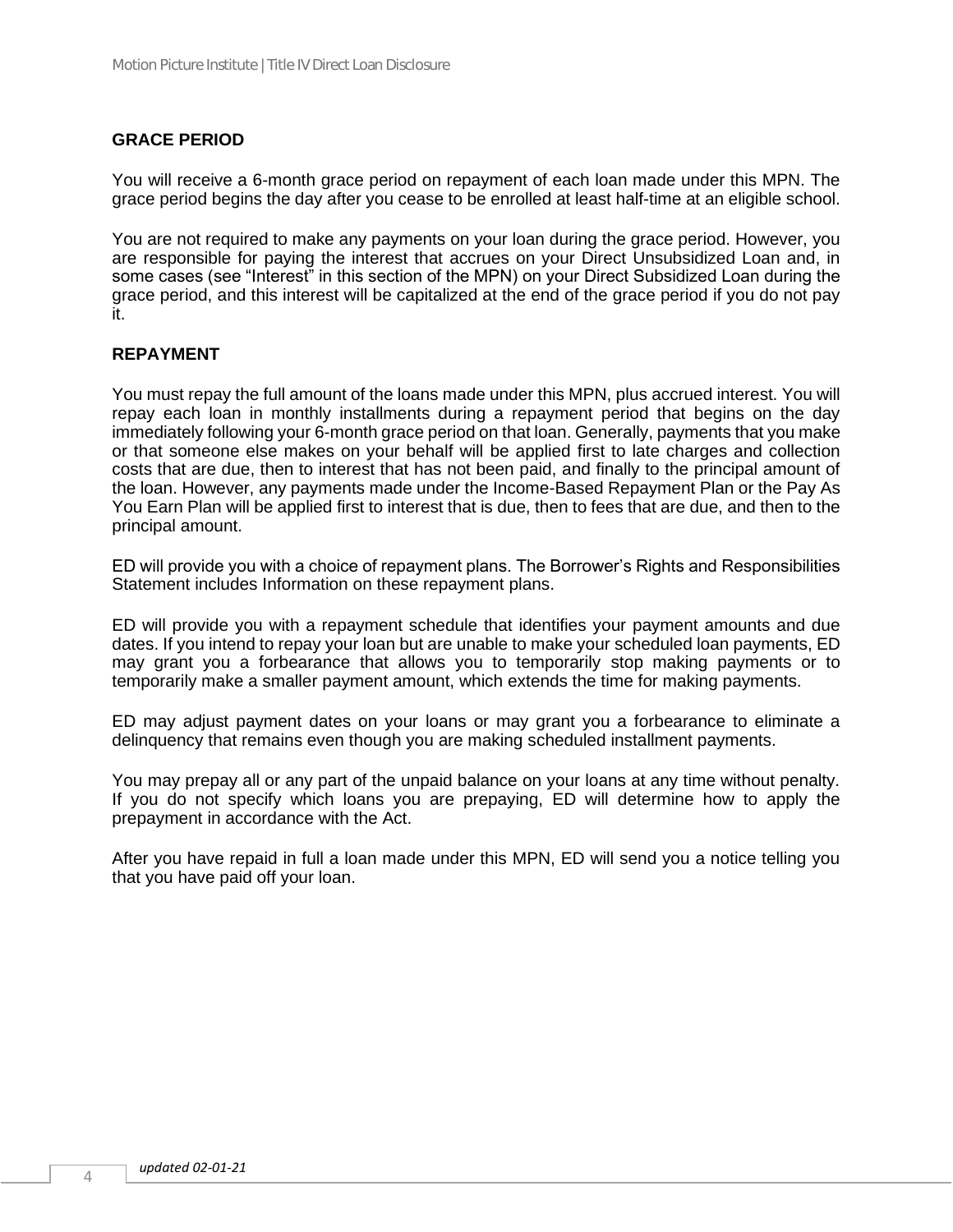## **ACCELERATION AND DEFAULT**

At ED's option, the entire unpaid balance of a loan made under this MPN will become immediately due and payable (this is called "acceleration") if any one of the following events occurs:

(1) You do not enroll as at least a half-time student at the school that certified your loan eligibility;

(2) You do not use the proceeds of the loan solely for your educational expenses;

(3) You make a false representation that results in your receiving a loan for which you are not eligible; or

(4) You default on the loan.

The following events will constitute a default on your loan:

(1) You do not pay the entire unpaid balance of the loan after ED has exercised its option under items (1), (2), and (3) above;

(2) You do not make installment payments when due and your failure to make payments has continued for at least 270 days; or

(3) You do not comply with other terms of the loan, and ED reasonably concludes that you no longer intend to honor your repayment obligation.

If you default, ED may capitalize all outstanding interest. This will increase the principal balance of your loan, and the full amount of the loan, including the new principal balance and collection costs, will become immediately due and payable.

If you default, the default will be reported to nationwide consumer reporting agencies (credit bureaus) and will significantly and adversely affect your credit history. A default will have additional adverse consequences as explained in the Borrower's Rights and Responsibilities Statement. Following default, you may be required to repay the loan (potentially including amounts in excess of the principal and interest) under the Income-Based Repayment Plan or the Income-Contingent Repayment Plan in accordance with the Act.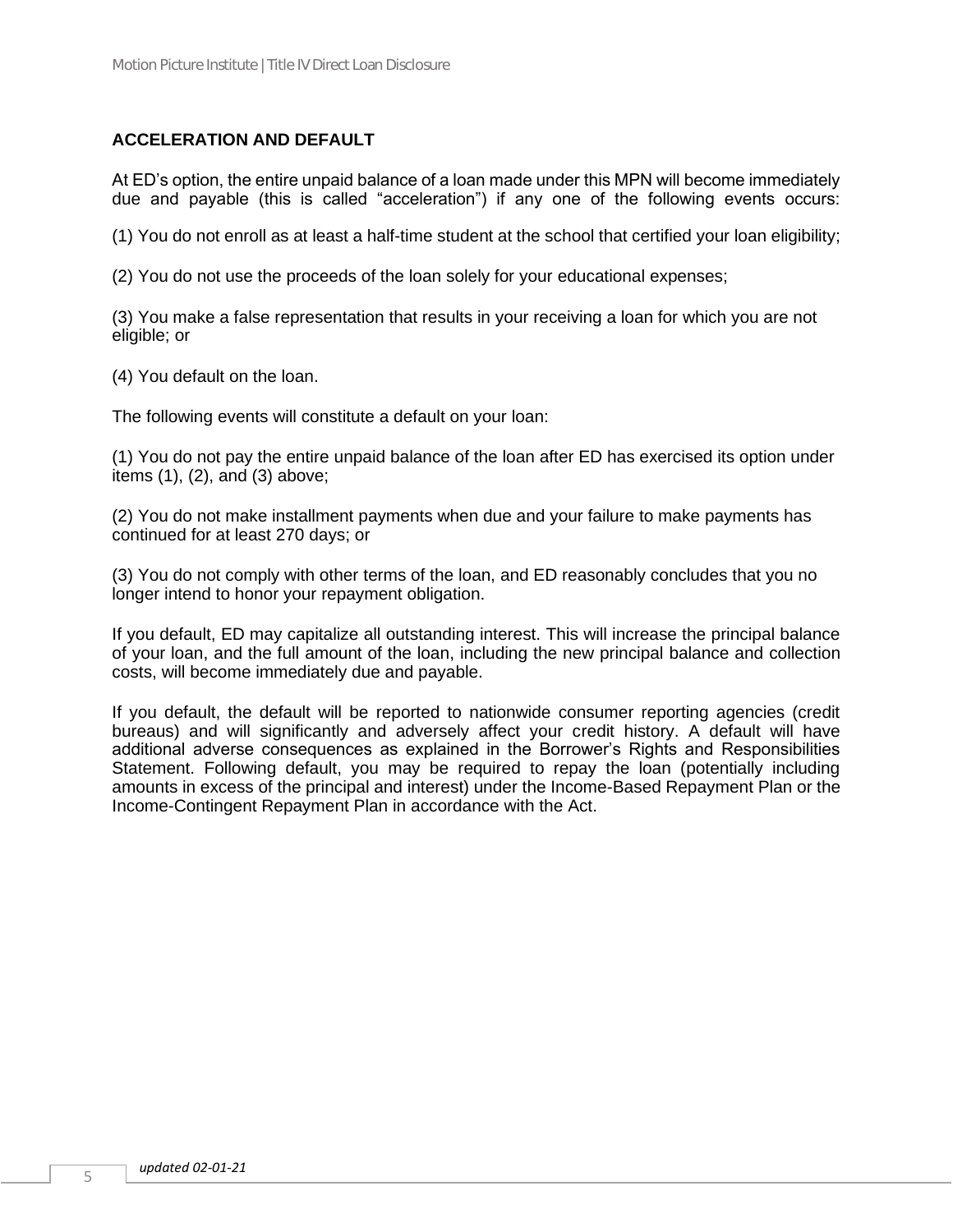## **LEGAL NOTICES**

Any notice required to be given to you will be effective if it is sent by first-class mail to the most recent address ED has for you, by electronic means to an address you have provided, or by any other method of notification that is permitted or required by applicable statute and regulation. You must immediately notify ED of a change in your contact information or status as specified in the Borrower's Rights and Responsibilities Statement under "Information you must report to us after you receive your loan."

If ED does not enforce or insist on compliance with any term of this MPN, this does not waive any right of ED. No provision of this MPN may be modified or waived except in writing by ED. If any provision of this MPN is determined to be unenforceable, the remaining provisions will remain in force.

Information about your loans will be submitted to the National Student Loan Data System (NSLDS). Information in NSLDS is accessible to schools, lenders, and guarantors for specific purposes as authorized by ED.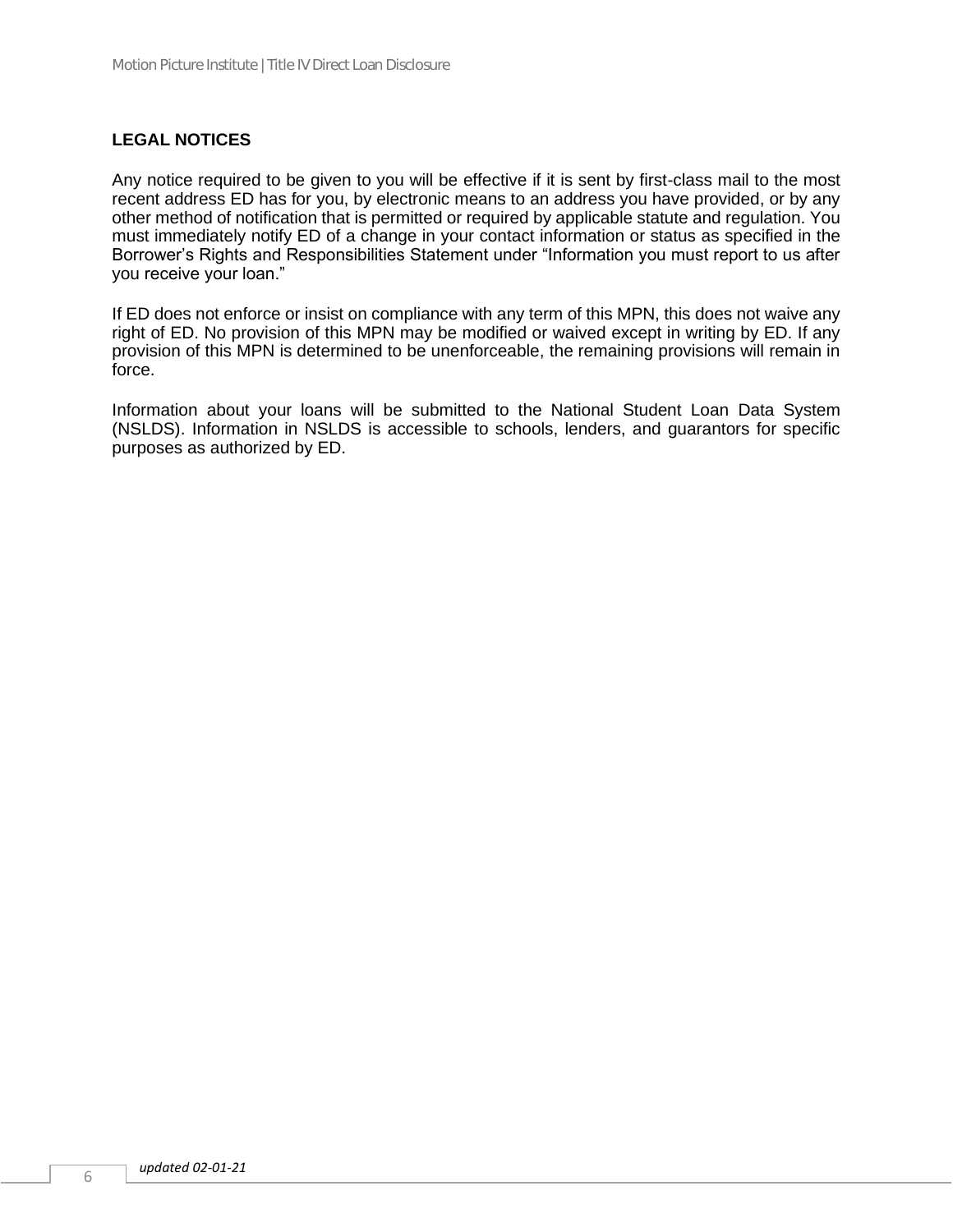## **NOTICE ABOUT SUBSEQUENT LOANS MADE UNDER THIS MPN**

This MPN authorizes ED to make multiple loans to you to pay your educational expenses during the multi-year term of this MPN, upon your request and upon your school's annual certification of your loan eligibility.

At schools that are authorized to use the multi-year feature of the MPN and choose to do so, subsequent loans may be made under this MPN for subsequent academic years. At any school, subsequent loans may be made under this MPN for the same academic year.

No subsequent loans will be made under this MPN after the earliest of the following dates:

(1) The date ED or your school receives your written notice that no further loans may be made;

(2) One year after the date you sign the MPN or the date ED receives the MPN if no disbursements are made under the MPN; or

(3) Ten years after the date you sign the MPN or the date ED receives the MPN.

### **SECTION F: IMPORTANT NOTICES**

#### GRAMM-LEACH-BLILEY ACT NOTICE

In 1999, Congress enacted the Gramm-Leach-Bliley Act (Public Law 106-102). This Act requires that lenders provide certain information to their customers regarding the collection and use of nonpublic personal information.

We disclose nonpublic personal information to third parties only as necessary to process and service your loan and as permitted by the Privacy Act of 1974. See the Privacy Act Notice below. We do not sell or otherwise make available any information about you to any third parties for marketing purposes.

We protect the security and confidentiality of nonpublic personal information by implementing the following policies and practices. All physical access to the sites where nonpublic personal information is maintained is controlled and monitored by security personnel. Our computer systems offer a high degree of resistance to tampering and circumvention. These systems limit data access to our staff and contract staff on a "need-to-know" basis, and control individual users' ability to access and alter records within the systems. All users of these systems are given a unique user ID with personal identifiers. All interactions by individual users with the systems are recorded.